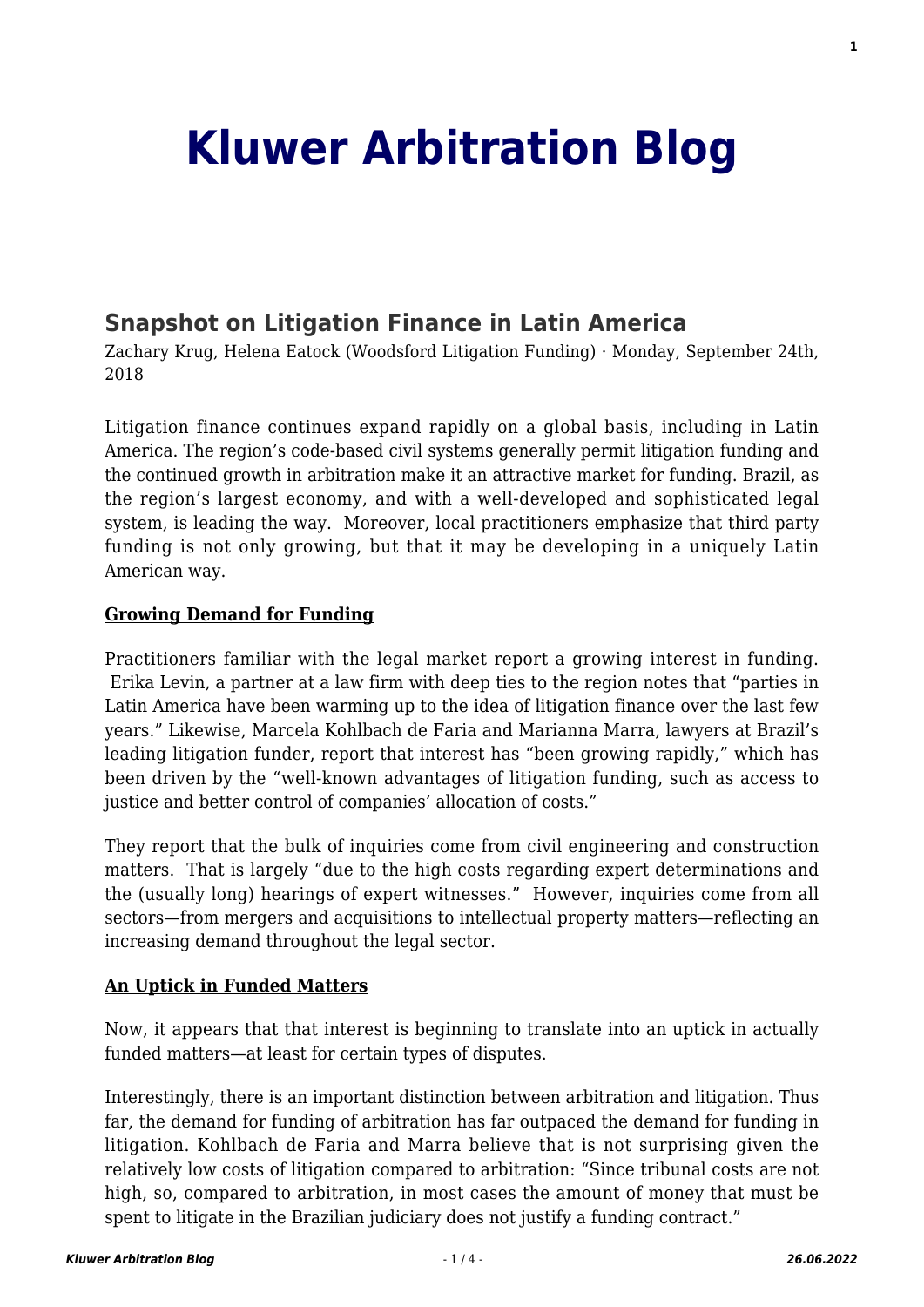Thus, unlike common law jurisdictions, where the high costs of litigation are one of the main drivers of funding, in Brazil at least for now, funding is primarily being requested for arbitration matters.

While specific details remain elusive and the overall number remains small relative to other jurisdictions with a longer experience using funding, anecdotally, there appears to be a steady uptick in the number of arbitrations involving third party funding. For example, in November 2017, Brazilian law firm [Atelier Jurídico](https://woodsfordlitigationfunding.com/wp-content/uploads/2018/01/LitigationFunding_2018_Brazil.pdf) conducted a survey of Brazilian arbitration institutions on their practices with regard to third party funding. Interestingly, the survey reports at least four cases involving third party funding, whereas there were none in the prior year.

Notably, because disclosure of funding is not generally required, this may well underreport the number of arbitrations that are third party funded. To be sure, the numbers remain relatively small, but the trend seems evident.

## **Disclosure of Funding**

Disclosure of funding is, of course, a topic of continued debate globally. As funding remains new, there are few, if any, rules around funding, let alone disclosure. However, in Brazil, the CAM-CCBC (Brazil Canada Chamber of Commerce), a leading arbitral centre, issued [guidelines](http://www.ccbc.org.br/Materia/2890/resolucao-administrativa-182016) in July 2016 recommending the disclosure of funding so that any potential conflicts can be considered.

Interestingly, since CAM-CCBC publication of its funding guidelines, other Latin American arbitral institutions have followed with similar rules or recommendations. Perhaps this suggests that concerns over potential conflicts (the main issue generally driving disclosure) are overblown, or simply a cautious approach as the centres evaluate whether the actual number of funded cases warrants promulgations of new rules.

In any event, Kohlbach de Faria and Marra note that the bulk of funding inquiries they receive for arbitration dispute involve arbitration clauses referring to Cam-CCBC (40%), followed by the ICC (16.8%). Thus, as funding grows, the CAM-CCBC's disclosure recommendation will have an impact even if it is not followed by other centres.

## **Lex Mercatoria of Latin American Funding**

From the Calvo doctrine to today, Latin America often goes its own way and litigation funding may be no different.

Kohlbach de Faria and Marra emphasize that this lack of specific rules and regulations should not be seen as a sign of funding's uncertain footing in the region. Indeed, quite the contrary: "In Latin America, for instance, there are only a few guidelines over TPF and the institute lacks governmental regulation, but those who think such fact implements an obstacle for litigation funding may be mistaken." Rather, they note that "the Latin American regional market, in the absence of regulation, tends to stipulate its own application methods and limitations – a kind of lex mercatoria – whereas legislation in a market that is still blossoming could undermine its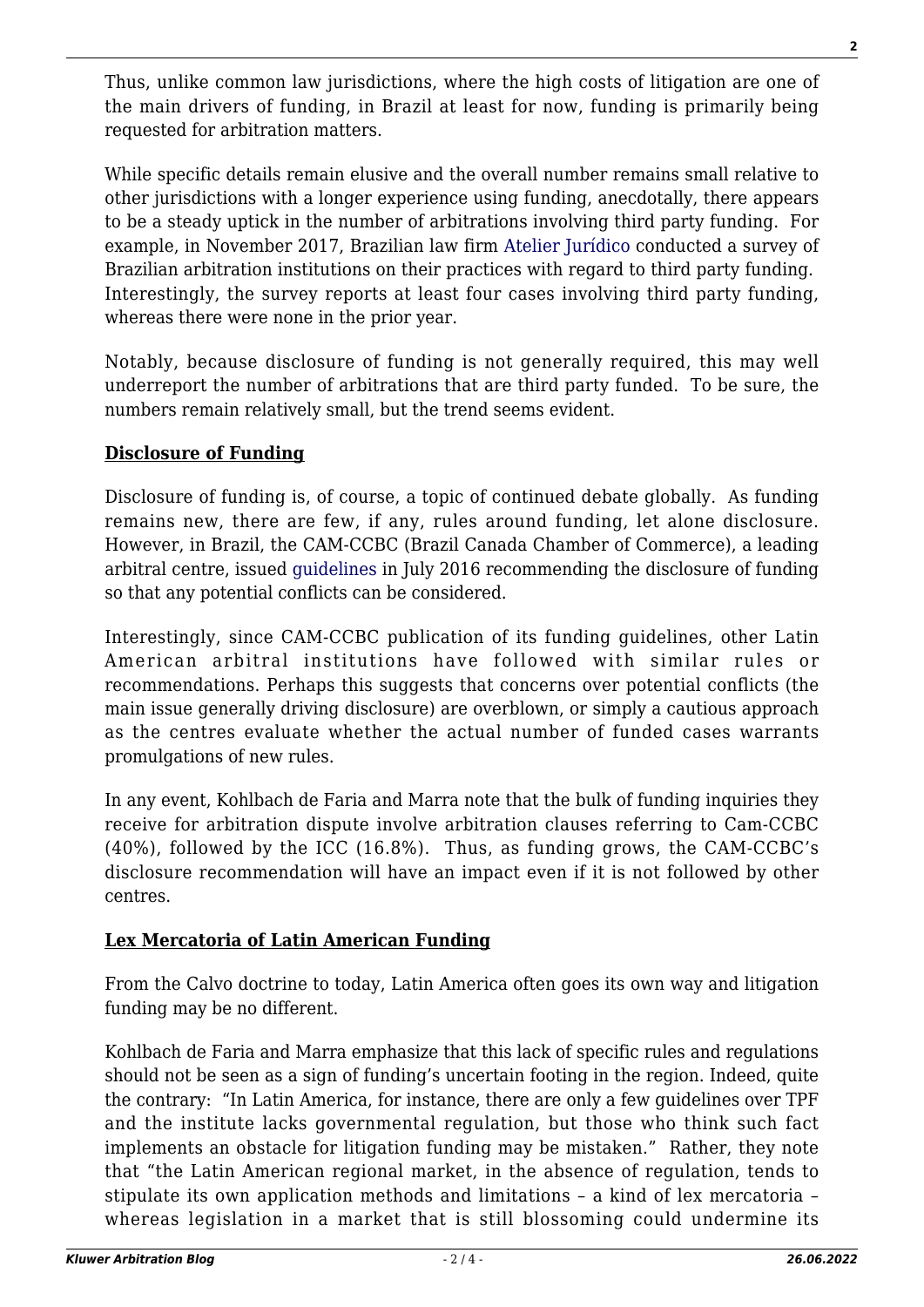#### development."

## **Time for a Brazilian ALF?**

Nevertheless, some practitioners predict that with the growth of funding, some type of regulatory body will eventually be desirable. For example, Carlo Verona, a partner at [Demarest](https://www.demarest.com.br/en-us) focused on international arbitration and cross-border litigation, argues that "self-regulation is key" because a robust "litigation funding market cannot operate without trust, transparency and suitability." Verona notes that the UK's Association of Litigation Funders provides a potential model: "[ALF's Code of Conduct](http://associationoflitigationfunders.com/documents/), set of procedural rules and stellar list of funder members is perfect adequate to the expanding Brazilian market, currently boosted by the wide spread use of arbitration for complex disputes and recent amendments regarding enforcement of judgments and awards in the Code of Civil Procedure."

## **Looking to the Future**

Looking ahead, litigation funding will no doubt continue to grow, particularly in arbitration, as practitioners and claimants become more familiar with its substantial advantages in offsetting risk and leveling the playing field in contentious disputes. Of course, regional economic and political uncertainty may also play a role in the growth of funding.

For example, Brazil's economic slump and the lingering impacts of the *Lava Jato* revelations likely portend a number of disputes that will eventually find their way into arbitration. Indeed, Kohlbach de Faria and Marra note that *Lava Jato* has had "enormous impacts" and "its unfolding affected the vast bulk of Brazilian construction and engineering companies." Thus, funding may be particularly attractive now, "especially in the current scenario of economic crisis and difficulties in various branches of Latin America economy, such as the construction field."

Hermes Marangos, a partner at a disputes-centred law firm in London with a crossborder practice that frequently involves Latin American matters, reflects that "the effect of new regulations to speed up justice, provide opportunities for claims by shareholders, investors in infrastructure, suppliers and consultants and many others who suffered losses in Brazil." But Marangos notes that because many of the current disputes "involve sensitive claims for the local market and raise potential conflicts," which provides an "opportunity for local teams which are not conflicted as well as international experts and funders come together to pursue these claims."

Finally, "while the majority of financing has occurred with respect to arbitrations in Brazil and Mexico," Erika Levin predicts "a continued rise in its use throughout the region with respect to arbitrations as well as litigations."

However funding grows in Latin America, it will be particularly interesting to see how it develops differently from the common law jurisdictions where it is more deeply established.